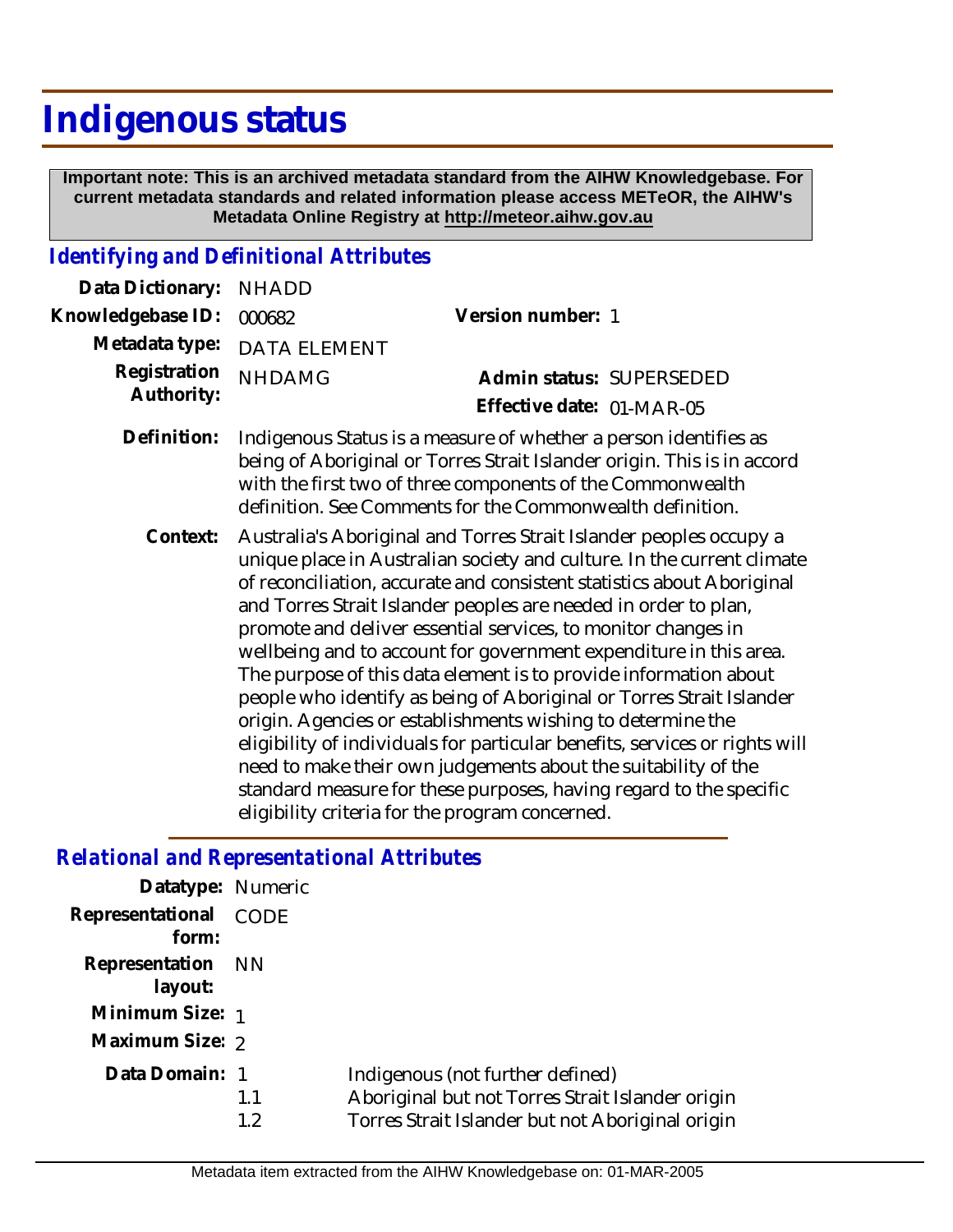| 1.3 | Both Aboriginal and Torres Strait Islander origin |
|-----|---------------------------------------------------|
|-----|---------------------------------------------------|

- 2 9 Neither Aboriginal or Torres Strait Islander origin
	- Not stated / inadequately described

Guide For Use: This data element is based on the ABS Standard for Indigenous Status. For detailed advice on its use and application please refer to the ABS Website as indicated below under source document. The classification for 'Indigenous Status' has a hierarchical structure comprising two levels. There are four categories at the detailed level of the classification which are grouped into two categories at the broad level. There is one supplementary category for 'not stated' responses. The classification is as follows: Indigenous:

- Aboriginal but not Torres Strait Islander Origin

- Torres Strait Islander but not Aboriginal Origin

- Both Aboriginal and Torres Strait Islander Origin Non-indigenous:

- Neither Aboriginal nor Torres Strait Islander Origin Not stated/ inadequately described:

 The not stated/inadequately described category is not to be available as a valid answer to the questions but is intended for use:

- primarily when importing data from other data collections that do not contain mappable data;

- where an answer was refused;-where the question was not able to be asked prior to completion of assistance because the client was unable to communicate or a person who knows the client was not available.

Only in the last two situations may the tick boxes on the questionnaire be left blank.

Collection Methods: The standard question for Indigenous Status is as follows:

[Are you] [Is the person] [Is (name)] of Aboriginal or Torres Strait Islander origin?

(For persons of both Aboriginal and Torres Strait Islander origin, mark both 'Yes' boxes.)

No.

Yes, Aboriginal

Yes, Torres Strait Islander

This question is recommended for self-enumerated or interviewbased collections. It can also be used in circumstances where a close relative, friend, or another member of the household is answering on behalf of the subject.

When someone is not present, the person answering for them should be in a position to do so, i.e. this person must know the person about whom the question is being asked well and feel confident to provide accurate information about them. However, it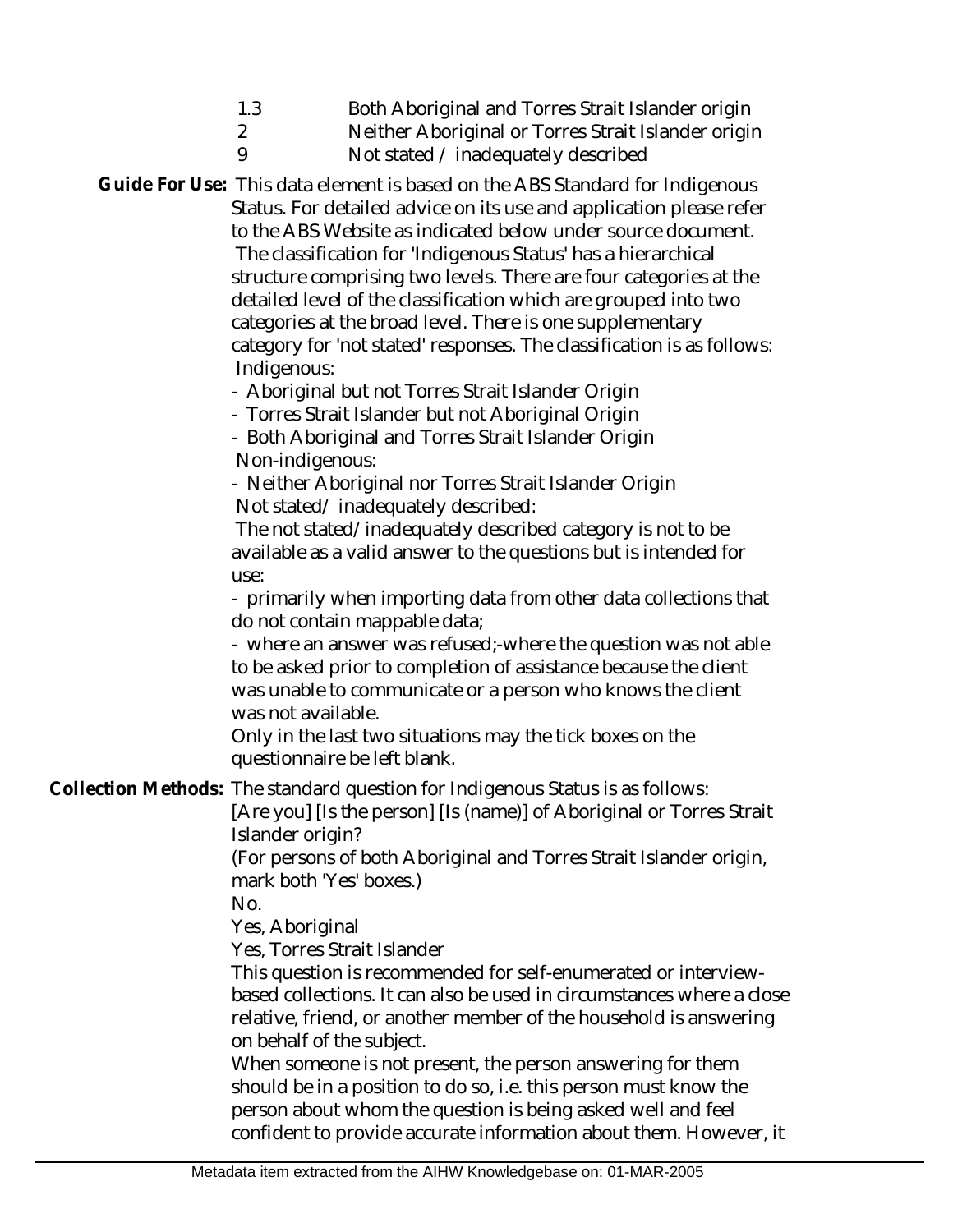is strongly recommended that this question be asked directly wherever possible.

This question must always be asked regardless of data collectors' perceptions based on appearance or other factors.

The Indigenous Status question allows for more than one response. The procedure for coding multiple responses is as follows:

If the respondent marks 'No' and either 'Aboriginal' or 'Torres Strait Islander', then the response should be coded to either Aboriginal or Torres Strait Islander as indicated (i.e. disregard the 'No' response).

If the respondent marks both the 'Aboriginal' and 'Torres Strait Islander' boxes, then their response should be coded to 'Both Aboriginal and Torres Strait Islander Origin'.

If the respondent marks all three boxes ('No', 'Aboriginal' and 'Torres Strait Islander'), then the response should be coded to 'Both Aboriginal and Torres Strait Islander Origin' (i.e. disregard the 'No' response).

This approach may be problematical in some data collections, for example when data are collected by interview or using screen based data capture systems. An additional response category Yes, both Aboriginal and Torres Strait Islander

May be included if this better suits the data collection practices of the agency or establishment concerned.

There has been some controversy over the issue of whether South Sea Islanders need to be included in the definition of Aboriginal or Torres Strait Islander. The ABS clearly states that South Sea Islanders are not Indigenous and should therefore be coded accordingly. Subsequently, South Sea Islanders are to be coded under category 2 'Neither Aboriginal or Torres Strait Islander origin'.

Related metadata: relates to the data element concept Indigenous community acceptance version 2

supersedes the data element Indigenous status version 1 relates to the data element concept Indigenous household version 1

## *Administrative Attributes*

|  | Source Document: Available on the ABS Website. From the ABS Home page |
|--|-----------------------------------------------------------------------|
|  | (www.abs.gov.au) select: About Statistics/About Statistical           |
|  | Collections (Concepts & Classifications) / Other ABS Statistical      |
|  | Standards/Standards for Social Labour and Demographic                 |
|  | Variables/Cultural Diversity Variables/Indigenous Status.             |
|  |                                                                       |

Source Organisation: Australian Bureau of Statistics Australian Institute of Health and Welfare

**Comments:** Some service providers may find it difficult to ask a question about